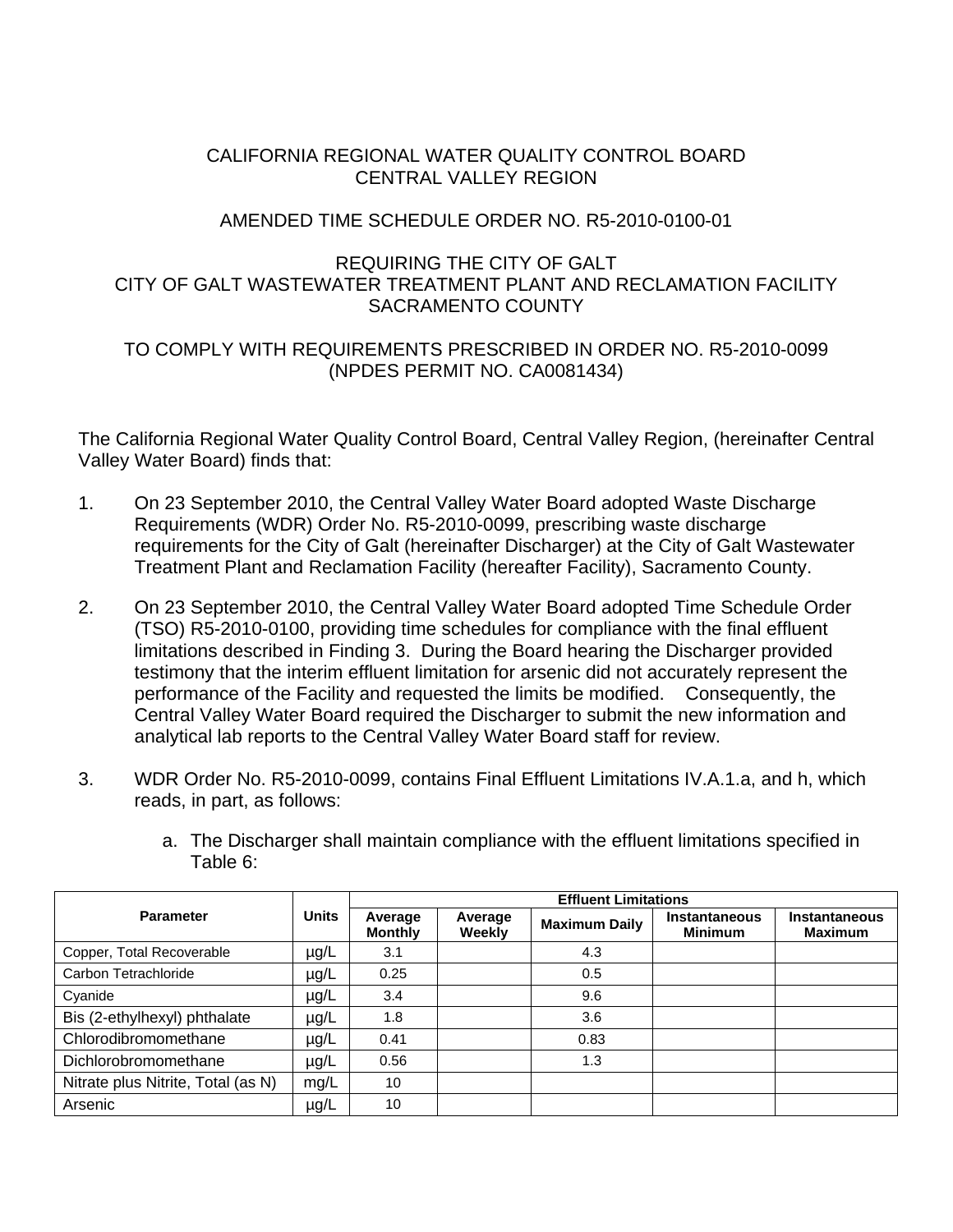TIME SCHEDULE ORDER NO. R5-2010-0100-01 2 CITY OF GALT WASTEWATER TREATMENT PLANT AND RECLAMATION FACILITY SACRAMENTO COUNTY

.

- 3. California Water Code (CWC) section 13300 states: "*Whenever a regional board finds that a discharge of waste is taking place or threatening to take place that violates or will violate requirements prescribed by the regional board, or the state board, or that the*  waste collection, treatment, or disposal facilities of a discharger are approaching *capacity, the board may require the discharger to submit for approval of the board, with such modifications as it may deem necessary, a detailed time schedule of specific actions the discharger shall take in order to correct or prevent a violation of requirements.*"
- 4. The Discharger submitted justification for a compliance schedule for these constituents on 28 June 2010, *City of Galt Compliance Schedule Justification Statement*, and revised this report on 7 October 2010*.* In addition to pollution prevention and source control measures, the Discharger proposes a number of Facility improvements, which are projected to be completed in two phases. In Phase I the Discharger proposes to construct and implement a Title 22 tertiary filtration system and ultraviolet disinfection facilities. Phase I is projected to be completed and in operation by November 2011. In Phase II the Discharger plans to upgrade the secondary treatment facilities to provide enhanced nitrification/denitrification and to increase the capacity from 3 million gallons per day (mgd) to 4.5 mgd. Phase II is projected to be completed within five to seven years
- 5. On 29 April 2008 the Discharger submitted pollution prevention plans (PPPs) for arsenic, bis (2-ethylhexyl) phthalate, carbon tetrachloride, copper, cyanide, chlorodibromomethane (CDBM), and dichlorobromomethane (DCBM). The PPPs proposed source investigations for each constituent to determine potential source control actions necessary to achieve compliance with the anticipated final effluent limitations in Order No. R5-2010-0099.
- 6. For arsenic, the PPP indicated that the City of Galt's water supply is the major source of arsenic in the wastewater influent, and proposed installing well-head treatment systems at selected drinking water wells to achieve compliance with the arsenic final effluent limitations in WDR Order No. R5-2010-0099. The Discharger requests time to implement well-head treatment units and to evaluate the effectiveness of the proposed source control actions.
- 7. For bis (2-ethylhexyl) phthalate, the PPP found that the possible sources of bis (2 ethylhexyl) phthalate were the residential and commercial sectors, but determined that source control through pollution prevention would be difficult since bis (2-ethylhexyl) phthalate is a prevalent contaminant. The Discharger requests time to conduct further testing to determine whether the detection of bis (2-ethylhexyl) phthalate in the effluent was the results of improper sampling or analysis procedures. If further testing indicates otherwise, the Discharger requests time to conduct source investigations and evaluate potential source controls that would achieve compliance with the final limits.
- 8. For carbon tetrachloride, copper, cyanide, CDBM and DCBM, the PPP indicated that pipe corrosion is the dominant source of copper, since influent monitoring results indicated that the copper is predominantly in particulate form, and that the Facility's chlorination system is the major source of carbon tetrachloride, cyanide, CDBM and DCBM. Thus,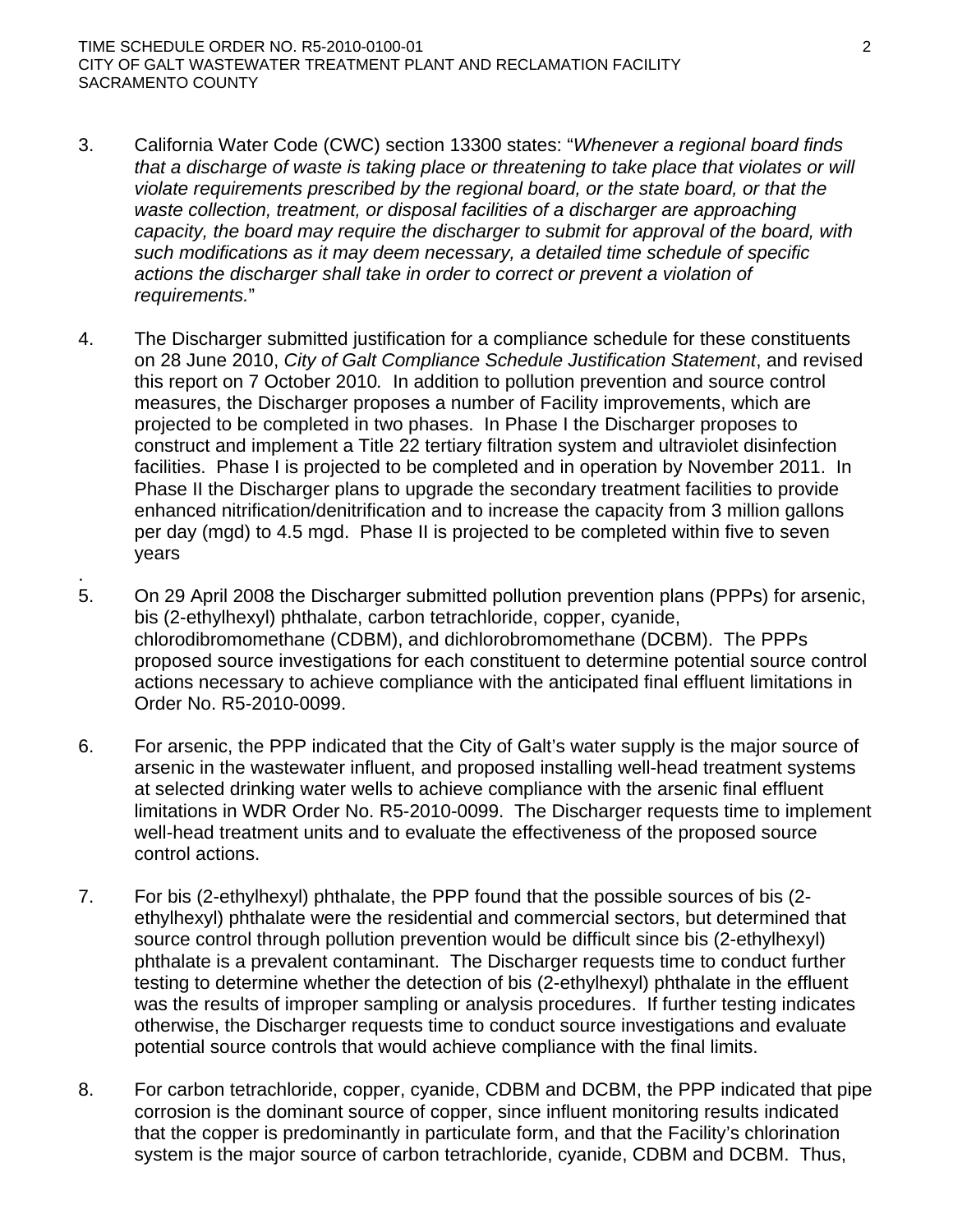the Discharger expects the Phase I Facility upgrades to achieve compliance with the copper, cyanide, CDBM, and DCBM final effluent limitations in WDR Order No. R5-2010-0099. The Discharger requests time to construct and implement the Phase I improvements. Phase I Facility improvements are projected to be completed and implemented by November 2011. If the Phase I improvements do not achieve compliance with the carbon tetrachloride and copper final effluent limitations, the Discharger also requests additional time to conduct source investigations and implement source controls for carbon tetrachloride, and to conduct a copper translator study.

- 9. The Discharger expects the Phase II Facility upgrades to achieve compliance with the nitrate plus nitrite effluent limit in WDR Order No. R5-2010-0099. The Discharger requests time to construct and implement the Phase II improvements. Phase II Facility improvements are projected to be completed and implemented within five to seven years.
- 10. In accordance with CWC section 13385(j)(3), the Central Valley Water Board finds that, based upon results of effluent monitoring, the Discharger is not able to consistently comply with the new water quality-based effluent limitation for arsenic, bis (2-ethylhexyl) phthalate, carbon tetrachloride, copper, cyanide, CDBM, DCBM, and nitrate plus nitrite. These limitations are new requirements that become applicable to WDR Order No. R5-2010-0099 after the effective date of adoption of the waste discharge requirement for which new or modified control measures are necessary in order to comply with the limitations, and the new or modified control measures cannot be designed, installed, and put into operation within 30 calendar days.
- 11. Immediate compliance with the new effluent limitations for arsenic, bis (2-ethylhexyl) phthalate, carbon tetrachloride, copper, cyanide, CDBM, DCBM, and nitrate plus nitrite is not possible or practicable. The Clean Water Act and the California Water Code authorize time schedules for achieving compliance.

### **Mandatory Minimum Penalties**

- 12. CWC section 13385(h) and (i) require the Central Valley Water Board to impose mandatory minimum penalties upon dischargers that violate certain effluent limitations. CWC section 13385(j) exempts certain violations from the mandatory minimum penalties. CWC section 13385(j)(3) exempts the discharge from mandatory minimum penalties "*where the waste discharge is in compliance with either a cease and desist order issued pursuant to Section 13301 or a time schedule order issued pursuant to Section 13300, if all the [specified] requirements are met… For the purposes of this subdivision, the time schedule may not exceed five years in length…*"
- 13. By statute, a Cease and Desist Order or Time Schedule Order may provide protection from MMPs for no more than five years. Compliance with this Order only exempts the Discharger from mandatory penalties for violations of the final effluent limitations for arsenic, bis (2-ethylhexyl) phthalate, carbon tetrachloride, copper, cyanide, CDBM, DCBM, and nitrate plus nitrite in accordance with CWC section 13385(j)(3).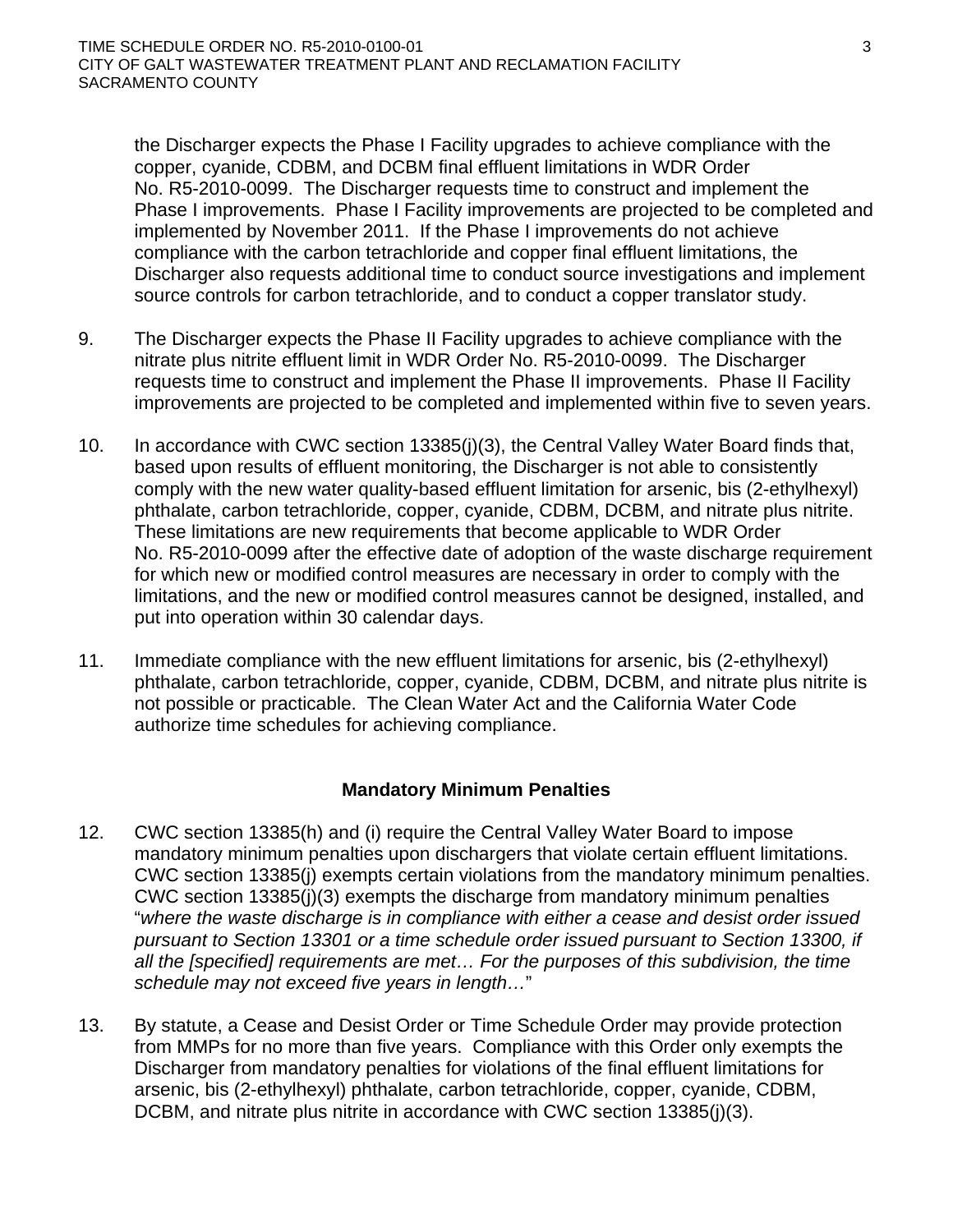Protection from MMPs for the final effluent limitations for arsenic, bis (2-ethylhexyl) phthalate, carbon tetrachloride, copper, and nitrate plus nitrite begins immediately, and may not extend beyond 1 September 2015. Protection from MMPS for the final effluent limitations for cyanide, CDBM, and DCBM begins immediately, and may not extend beyond 1 November 2011.

CWC section 13385(j)(3) requires the Discharger to update and implement its pollution prevention plan pursuant to section 13263.3 of the California Water Code.

### **Interim Effluent Limitations**

- 14. Since the time schedule for completion of action necessary to bring the waste discharge into compliance exceeds 1 year, this Order includes an interim requirement and date for achievement. The time schedule does not exceed 5 years.
- 15. The compliance time schedule in this Order includes an interim maximum daily effluent limitation for arsenic, bis (2-ethylhexyl) phthalate, carbon tetrachloride, copper, cyanide, CDBM, DCBM, and nitrate plus nitrite. For cyanide, the interim maximum daily effluent limit is established as the final maximum daily effluent limit contained in Order No. R5-2010-0099. The interim maximum daily effluent limitation for arsenic is based on data contained in the *City of Galt Revised Compliance Schedule Justification Statement, October 2010*. The interim maximum daily effluent limitations for bis (2-ethylhexyl) phthalate and copper are based on the data collected during the Discharger's special study conducted from April 2007 through March 2008 and post Facility upgrade to discharge directly to Laguna Creek from November 2009 through April 2010. Monitoring results for CDBM, DCBM, and carbon tetrachloride were not obtained during the Discharger's special study. Thus, the interim maximum daily effluent limitation for carbon tetrachloride is based on data obtained from November 2006 through December 2009, and to acquire sufficient data, the interim maximum daily effluent limitations for CDBM and DCBM are based on the data collected from April 2004 through December 2009. For nitrate, the interim maximum daily effluent limitation is based on the data collected from January 2009 through February 2010. In developing the maximum daily interim effluent limitation, where there are ten sampling data points or more, sampling and laboratory variability is accounted for by establishing interim limits that are based on normally distributed data where 99.9% of the data points will lie within 3.3 standard deviations of the mean. When at least 80% of the data points are reported as non detected values, interim limitations are based on 3.11 times the maximum observed effluent concentration (MEC) to obtain the daily maximum interim limitation. The following table summarizes the calculations of the daily maximum interim effluent limitation for these constituents: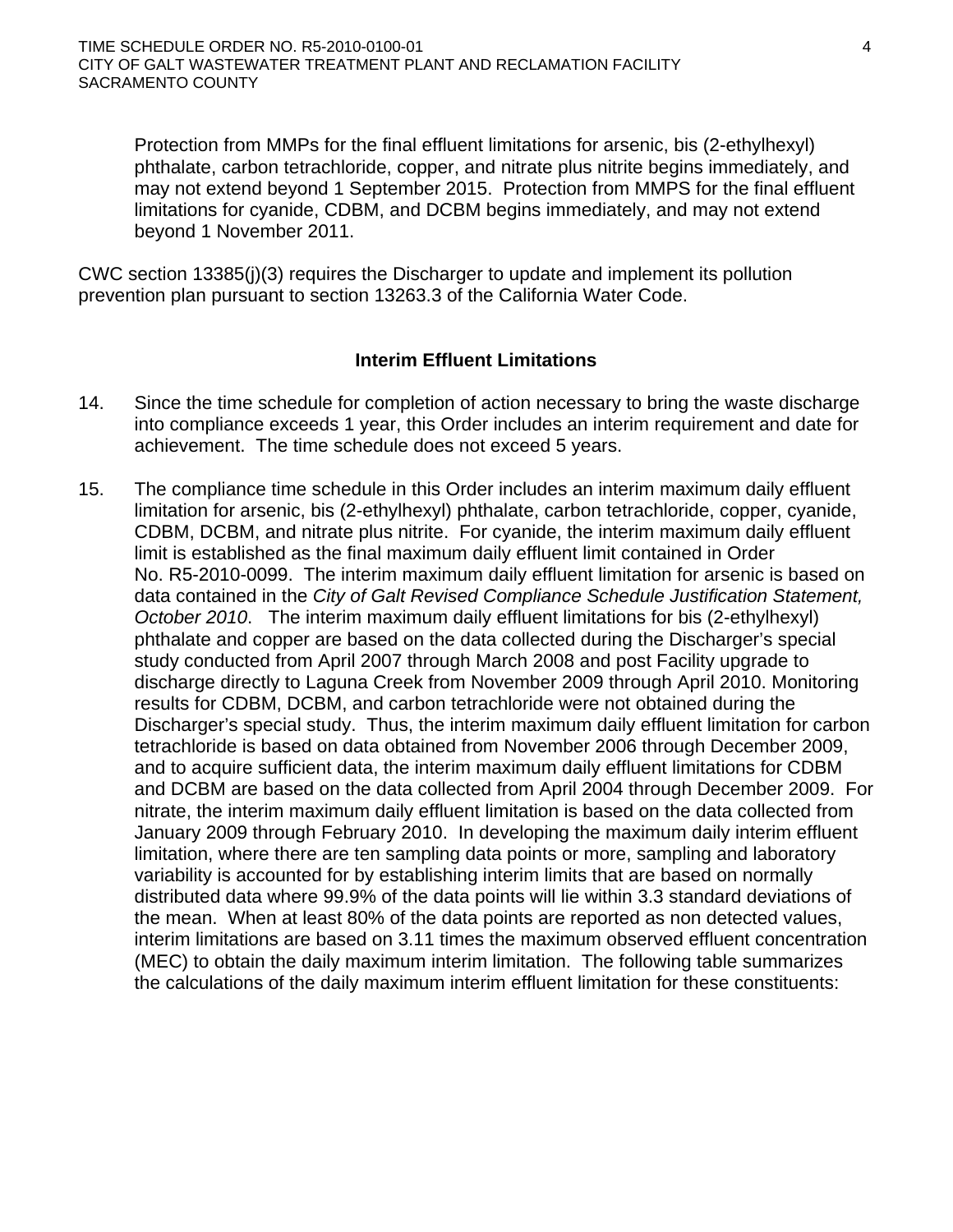#### TIME SCHEDULE ORDER NO. R5-2010-0100-01 5 CITY OF GALT WASTEWATER TREATMENT PLANT AND RECLAMATION FACILITY SACRAMENTO COUNTY

| <b>Parameter</b>             | <b>Units</b> | <b>MEC</b> | Mean $(x)$ | Std.<br>Dev.<br>(sd)     | <b>Formula</b><br><b>Used</b> | <b>Interim</b><br><b>Limitation</b><br><b>Maximum Daily</b> |
|------------------------------|--------------|------------|------------|--------------------------|-------------------------------|-------------------------------------------------------------|
| Arsenic                      | $\mu$ g/L    | 19         | 13.3       | 2.3                      | $(3.3 * sd) + x$              | 21                                                          |
| Bis (2-ethylhexyl) phthalate | $\mu$ g/L    | 1.9        | $- -$      | $\overline{\phantom{a}}$ | 3.1*MEC                       | 6                                                           |
| Carbon Tetrachloride         | µg/L         | 2.4        | $-$        | $\overline{\phantom{a}}$ | 3.1*MEC                       |                                                             |
| Copper                       | $\mu$ g/L    | 5.4        | 2.79       | 1.3                      | $(3.3 * sd) + x$              |                                                             |
| Cyanide                      | $\mu$ g/L    | 5.3        | 1.46       | 2.013                    | <b>Final MDEL</b>             | 9.6                                                         |
| Chlorodibromomethane         | µg/L         | 1.5        | $- -$      | $- -$                    | 3.1*MEC                       | 5                                                           |
| Dichlorobromomethane         | $\mu$ g/L    | 11         | $In=0.69$  | $In=1.04$                | $(3.3 * sd) + x$              | 60                                                          |
| Nitrate (as N)               | mg/L         | 26         | 11.3       | 6.9                      | $(3.3 * sd) + x$              | 35                                                          |

16. The Central Valley Water Board finds that the Discharger can maintain compliance with the interim limitation included in this Order. Interim limitations are established when compliance with the final effluent limitations cannot be achieved by the existing discharge. Discharge of constituents in concentrations in excess of the final effluent limitations, but in compliance with the interim effluent limitations, can significantly degrade water quality and adversely affect the beneficial uses of the receiving stream on a long-term basis. The interim limitations, however, establish an enforceable ceiling concentration until compliance with the effluent limitation can be achieved. The Central Valley Water Board finds that the time schedule contained herein is as short as possible, taking into account the technological, operational, and economic factors that affect the design, development, and implementation of control measures that are necessary to comply with the final effluent limitations.

### **Other Regulatory Requirements**

- 17. Issuance of this Order is exempt from the provisions of the California Environmental Quality Act (Public Resources Code section 21000, et seq.), in accordance with CWC section 15321 (a)(2), Title 14, of the California Code of Regulations.
- 18. The Central Valley Water Board has notified the Discharger and interested agencies and persons of its intent to amend the Time Schedule Order for this discharge and has provided them with an opportunity to submit their written views and recommendations.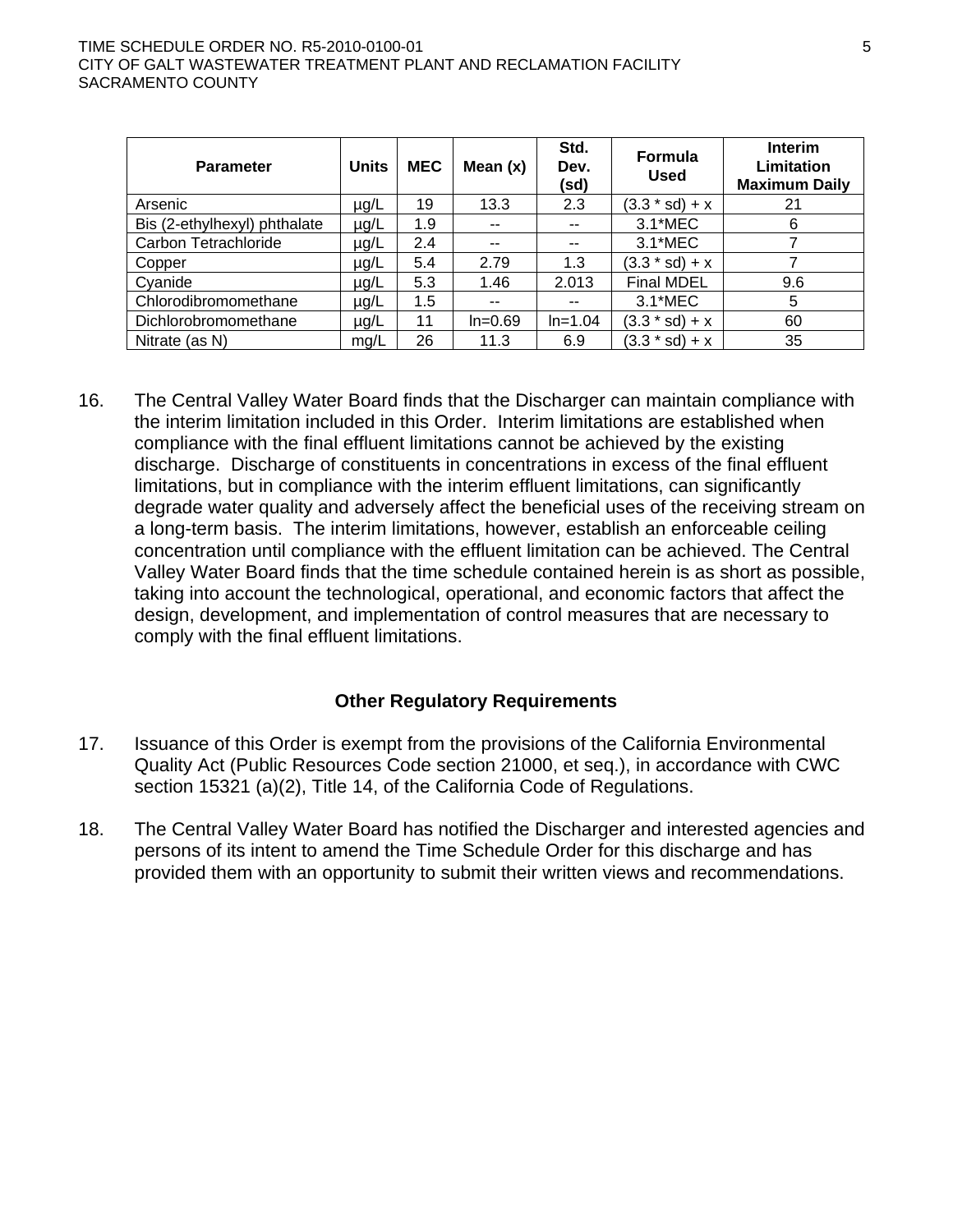# **IT IS HEREBY ORDERED THAT:**

1. The Discharger shall comply with the following time schedule to ensure compliance with the final effluent limitations for arsenic, bis (2-ethylhexyl) phthalate, carbon tetrachloride, copper, cyanide, CDBM, BDCM, and nitrate plus nitrite contained in WDR Order No. R5-2010-0099 as described in the above Findings:

|                                                                                                 | <u>Task</u><br>Submit Method of Compliance Workplan/Schedule.                                                                                                | Date Due<br>Within 6 months of<br>adoption of this Order                      |  |  |
|-------------------------------------------------------------------------------------------------|--------------------------------------------------------------------------------------------------------------------------------------------------------------|-------------------------------------------------------------------------------|--|--|
|                                                                                                 | Submit and implement an updated, or new as appropriate,<br>Pollution Prevention Plan (PPP) pursuant to CWC section<br>13263.3.                               | Within 6 months of<br>adoption of this Order                                  |  |  |
|                                                                                                 | Annual Progress Reports <sup>1</sup>                                                                                                                         | 1 December, annually, after<br>approval of workplan until<br>final compliance |  |  |
|                                                                                                 | Full compliance with the final effluent limitations for arsenic, bis<br>(2-ethylhexyl) phthalate, carbon tetrachloride, copper, and<br>nitrate plus nitrite. | 1 September 2015                                                              |  |  |
|                                                                                                 | Full compliance with the final effluent limitations for cyanide,<br>CDBM, and BDCM.                                                                          | 1 November 2011                                                               |  |  |
| The progress reports shall detail what steps have been implemented towards achieving compliance |                                                                                                                                                              |                                                                               |  |  |

1 The progress reports shall detail what steps have been implemented towards achieving compliance with waste discharge requirements, including studies, construction progress, evaluation of measures implemented, and recommendations for additional measures as necessary to achieve full compliance by the final date.

2. The following interim maximum daily effluent limitations shall be effective immediately and until the date specified in the table for applicable parameter, or when the Discharger is able to come into compliance, whichever is sooner.

| <b>Effective</b><br>immediately and<br>until: | <b>Parameter</b>                   | <b>Maximum Daily</b><br><b>Effluent Limitation</b> |
|-----------------------------------------------|------------------------------------|----------------------------------------------------|
| 1 September 2015                              | Arsenic                            | $21 \mu g/L$                                       |
| 1 September 2015                              | Bis (2-ethylhexyl) phthalate       | $6 \mu g/L$                                        |
| 1 September 2015                              | <b>Carbon Tetrachloride</b>        | $7 \mu g/L$                                        |
| 1 September 2015                              | Copper                             | $7 \mu g/L$                                        |
| 1 November 2011                               | Cyanide                            | $9.6 \mu g/L$                                      |
| 1 November 2011<br>Chlorodibromomethane       |                                    | $5 \mu g/L$                                        |
| 1 November 2011<br>Dichlorobromomethane       |                                    | $60 \mu g/L$                                       |
| 1 September 2015                              | Nitrate plus Nitrite, Total (as N) | 35 mg/L                                            |